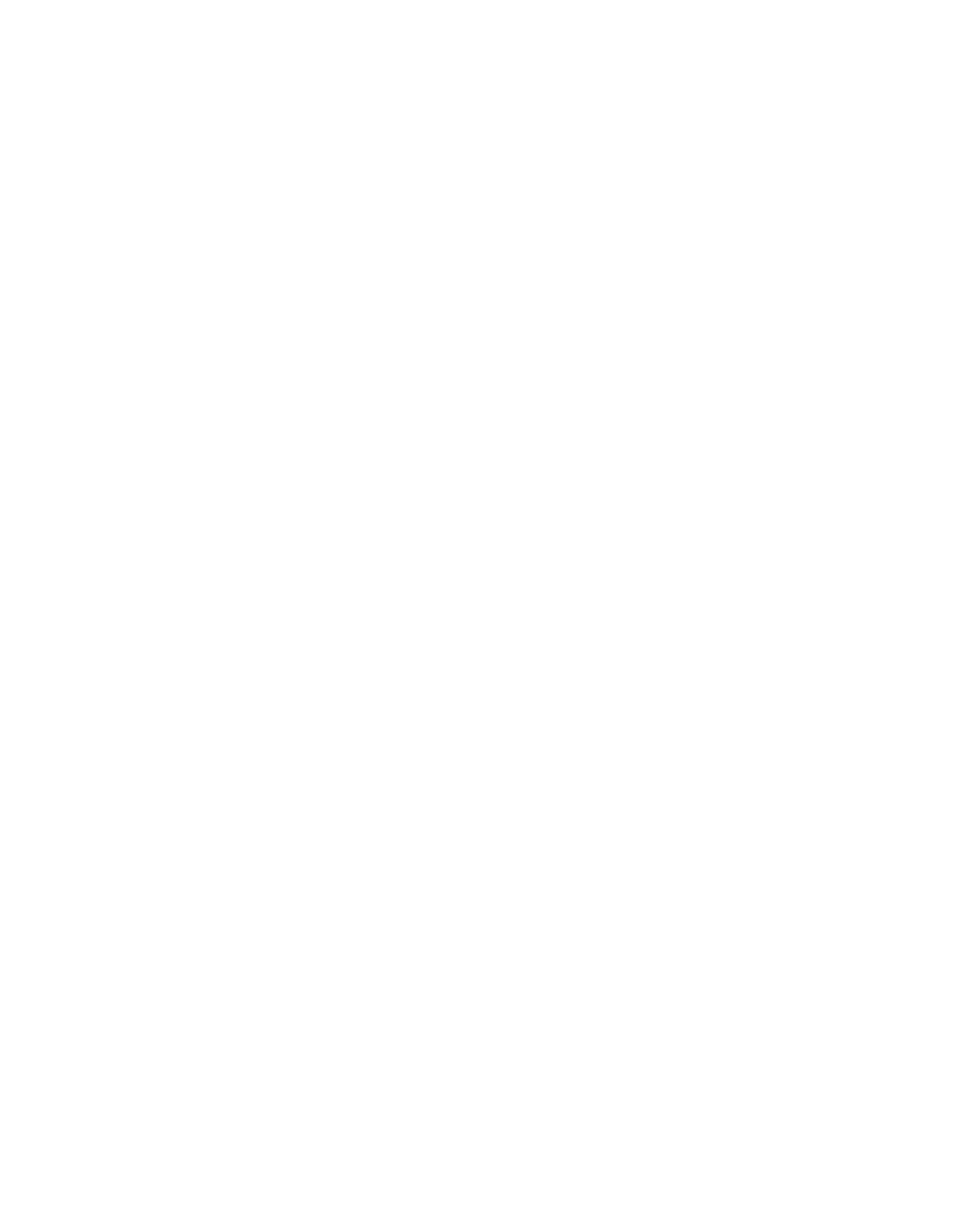## **15.2.3 Satyagraha: Substitute for Military Action**

Gandhi recommended satyagraha as a substitute for military action. He denied that his technique of struggle is a method of war rather than of peace and said that it has a spiritual quality which is not found in ordinary warfare. As to its interstate employment, he claimed satyagraha as a law of universal application. Beginning with the family its use can be extended to every other circle.

## **15.2.4 Moralistic Approach to World Affairs**

Gandhi expected a sovereign India to carry out a pacifying function in the world which would be a projection of the country's heritage and its nonviolent struggle against the British Empire. Gandhi's notions implicitly deny those ancient Hindu ideas emphasising stratagems, guile and the balance of power as the basis for India's external relations, especially those associated with Kautilya and Kamandaka. Nonetheless Gandhi left to Indian policy makers some practical advice as well as a moralistic approach to world affairs. Adroitness and idealism are also evident in his views.

# **15.3 THE BHAGVAD GITA AND PACIFISM**

Gandhi drew two lessons from the Bhagavad Gita: to base action on unselfishness and to be detached from worldly benefits. He did not believe that seeking Indian freedom by wartime service had been selfish or to be detached means to ignore or shun the profits of action. Gandhi's moral was to avoid asking for something, it was not a refusal to accept something good from evil.

## **15.3.1 Forgive the Opponents**

As causes of war, Gandhi named western imperialism and fascism. He also cited communism as a threat to world peace. His criticism of the three ideologies is qualified by an ability to forgive opponents and his faith in their reformation. Behind these political forces he saw man's economic greed and recourse to violence as deeper sources of aggression. As remedies he called for economic justice, sovereign equality and peaceful cooperation among states as requisites for international harmony.

### **15.3.2 Rejection of Materialism**

Gandhi's solution for a peaceful world received support from his views on economic grievances, western colonialism and his own philosophy of non-materialism. His insistence upon the equality of all states as a precondition to peace gained strength from his backing of the self-determination of the people.

# **15.4 GANDHI AS A QUALIFIED PACIFIST**

Gandhi's qualified pacifism is consistent with his system of belief in which dynamic nonviolence is his dialectical method to find the ultimate truth without being the end itself. When this position is understood, it is evident that Gandhi does not offer an ethic of love divorced from justice as realists. Gandhi's pacifism is well illustrated in some of his answers to criticism of his wartime service and by general remarks. They also illumine the differences between him and those who believe that war has no relation to justice. Gandhi held that as a member of a disarmed, subject nation which needed the spirit of resistance, he would vote for military training in a free India. Taking the initiative, he argued that Western pacifists aid war capacities by paying taxes for military purposes.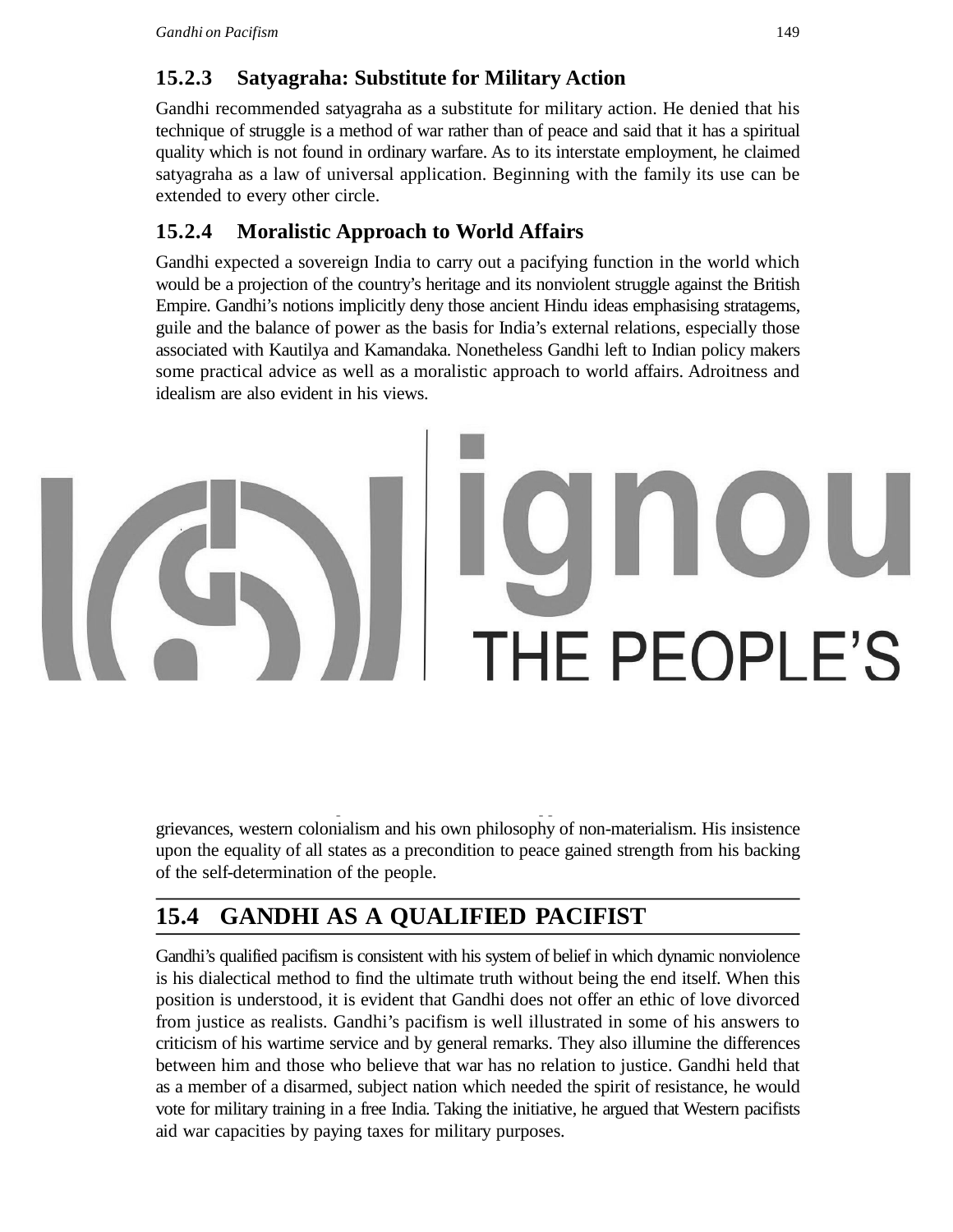Gandhi pointed out that he opposed alien rule while they dealt with states to which they felt some loyalty. He made it clear to the peace movement everywhere that intellectual neutrality is indefensible during war-time. Gandhi told pacifists that they must decide which the just side is in a military contest. Applying his conviction to particular events, he considered righteous the Spanish Republicans fighting Franco, the Chinese struggling against Japan, and the Poles resisting Germany, although he deplored the violent defence methods involved.

Gandhi identified the victims of aggression, he continued to pass moral judgments against the course of Jews, he said: "if there ever could be a justifiable war in the name of and for humanity, a war against Germany, to prevent the wanton persecution of a whole race, would be completely justified. But I do not believe in any war". Gandhi found that justice rests with one party to a conflict and that some good is possible from war despite its wrong means. Evidence of this position is seen in his support of the Japanese in their war with Russia in 1904-1905, in debates with Western pacifists, and in a number of his comments during the 1930's when he endorsed the cause of the victims of fascism.

### **15.4.1 Gandhi as an Absolute Pacifist**

Gandhi's ideas about war cut across unqualified pacifism, conditional pacifism and patriotic realism. As an unqualified pacifist, Gandhi believed that nothing of value is produced from military conflict. This view can be found in his idea during the period 1909-1914, in his comments about Western democracies immediately after World War I and during the early years of World War II. It is seen also in his condemnation of nuclear war. As an absolute pacifist, he is more utopian than his general premises suggest.

After World War I, Gandhi alleged that the Allies had been as deceitful, cruel and selfish as Germany, and that they had been a menace to the world because of their secret treaties and military record. With the outbreak of World War II, he looked back and criticised the peace makers at Versailles for having denied justice to Germany and took to task Woodrow Wilson's Fourteen Points for depending on arms rather than nonviolence for their ultimate sanction. Expressing his standpoint, in April 1939, when the British and French guaranteed Poland's security against German aggression, he wrote: "After all, what is the gain if the socalled democracies win? War certainly will not end. Democracy will have adopted all the tactics of the Fascists and the Nazis, including conscription and all other forcible methods to compel and exact obedience. All that may be gained at the end of the victory is the possibility of a comparative protection of individual liberty."

The 'Royden Affair' gives an excellent illustration of Gandhi's unconditional pacifism during World War II. Mude Royden, a British pacifist, decided late in 1941 that her capacity for nonviolence was not sufficient for the circumstances in which she found herself. Following her interpretation of Christ's idea, she decided to support the war which she could not effectively diminish. When Gandhi learned of her decision, he criticised her new position and asked her to repent and to return to her former unqualified nonviolence. It does not seem that Gandhi understood that her personal incapacity to observe strict pacifism was a condition to which he himself confessed in the 1920s as one of his explanations for supporting the British cause in World War I.

### **15.4.2 Gandhi's Rigorous Pacifism**

Gandhi's rigorous pacifism during World War II was intensified by nationalist India's negotiations with the British Government for immediate freedom. From 1939 to the spring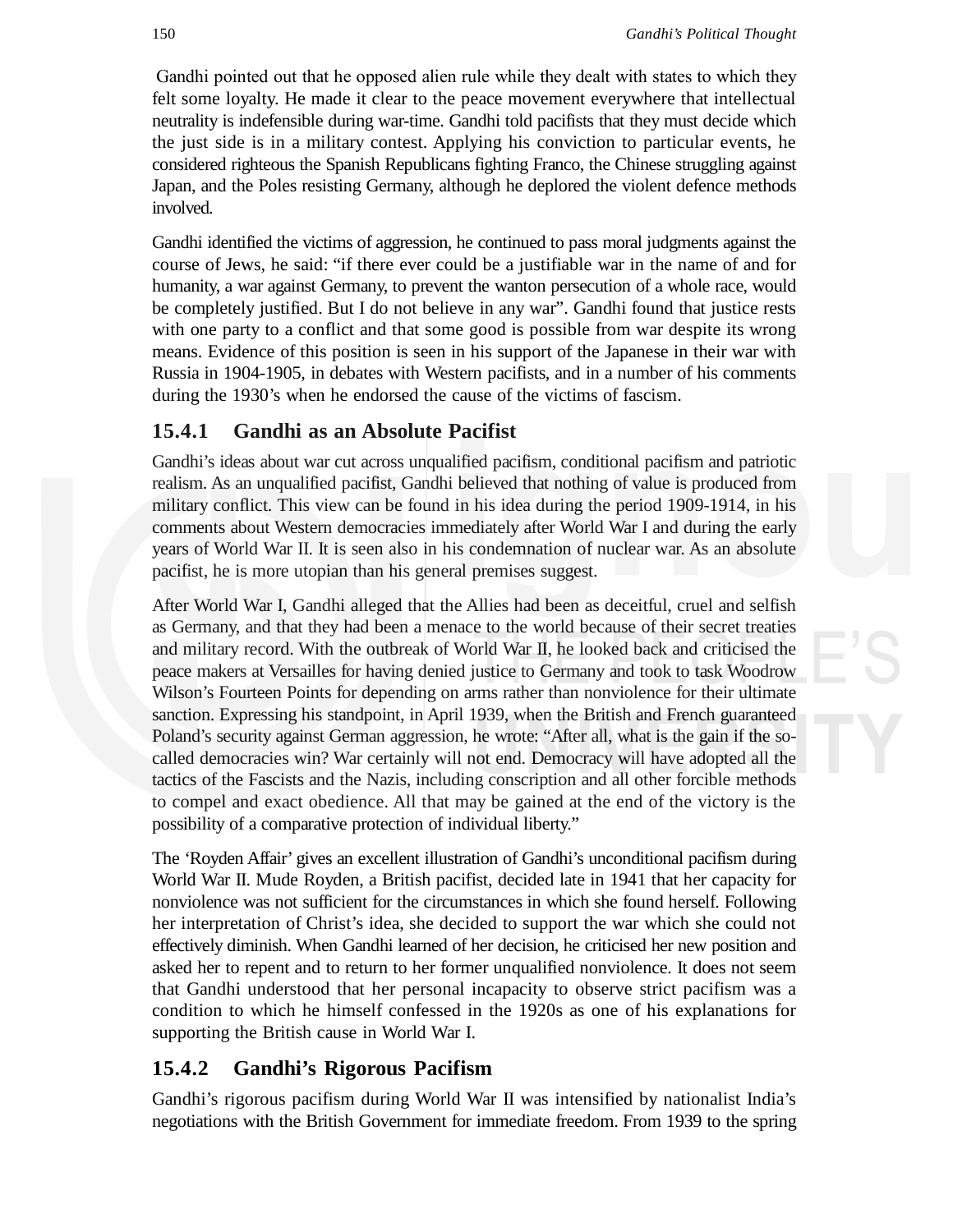### **15.4.3 Change in Gandhi's Pacifism**

The change in Gandhi's pacifism came about during the World War II when he gave his permission for an immediately liberated India to become a defence theatre for operations against Japan under the terms of a treaty with the democracies. He saw himself as a witness for non-violence, allowing the Western powers and those Indians who were not pacifist to defend the India-Burma frontier, and thereby Mother India. Asked if India itself would declare war, Gandhi replied: Free India need not do so. It simply becomes the ally of the allied powers simply out of gratefulness for the payment of a debt, however overdue. Human nature thanks the debtor when he discharges the debt. During a time of crisis in the Indian nationalist efforts to oust British power, the dictates of politics overcame his idealism. Nehru considers India as a unique change involving suffering in Gandhi's mind and soul. It is clear that a precedent existed in Gandhi's past for the shift in his outlook on war in 1942, namely, his support of the British imperialism in World War I following earlier pacifist declarations.

Gandhi resumed an unconditionally ironic attitude when the Second World War ended. Speaking about free India's defence, he said that military forces would be incompatible with the ideal state and with democracy. The mention of war criminals brought forth the response that they 'are not confined to the Axis Powers alone'. He felt that Roosevelt and Churchill are no less responsible for war than Hitler and Mussolini. In fact, at the time of Roosevelt's death, Gandhi said that World War II had no positive achievement and that the future outlook for peace was dim. He was spared the humiliating spectacle of being party to a peace which threatens to be prelude to war, bloodier still if possible.

### **15.4.4 Nature of Pacifism**

The patterns that emerge from Gandhi's views of the nature of pacifism are those of absolute pacifism, qualified pacifism and patriotic realism. The first is a viewpoint familiar to international relations: war is unjust as to its methods, participants and results. On the other hand, his qualified pacifism is exceptional in that it stresses the responsibility of nonviolent men – and of states since he drew no distinction between individual and collective nonviolence – to decide who the aggressor is and to do so without abdicating the quest for peace. It is because of Gandhi's assertive, conditional pacifism that Reginald Reynolds credited Gandhi with rescuing Christian pacifism from overemphasis on passive resistance and nonresistance. As to his realistic position on war, this points to the difficulty of combining demands for self-determination with pacifism. Those men or nations wishing to be free and to be pacific are likely to discover some utility in violence.

### **15.4.5 Flexible Adjustment of Idealism to Nationalism**

Gandhian approach to pacifism represents the flexible adjustment of his idealism to the demands of his nationalism. Examples are found in comments during World War I, in subsequent explanations for aiding the British Empire, and in his suggestions for the defence of India during the 1920's. He was flexible when he permitted the United Nations and nonpacifist Indians to defend India in 1942 if the country were free.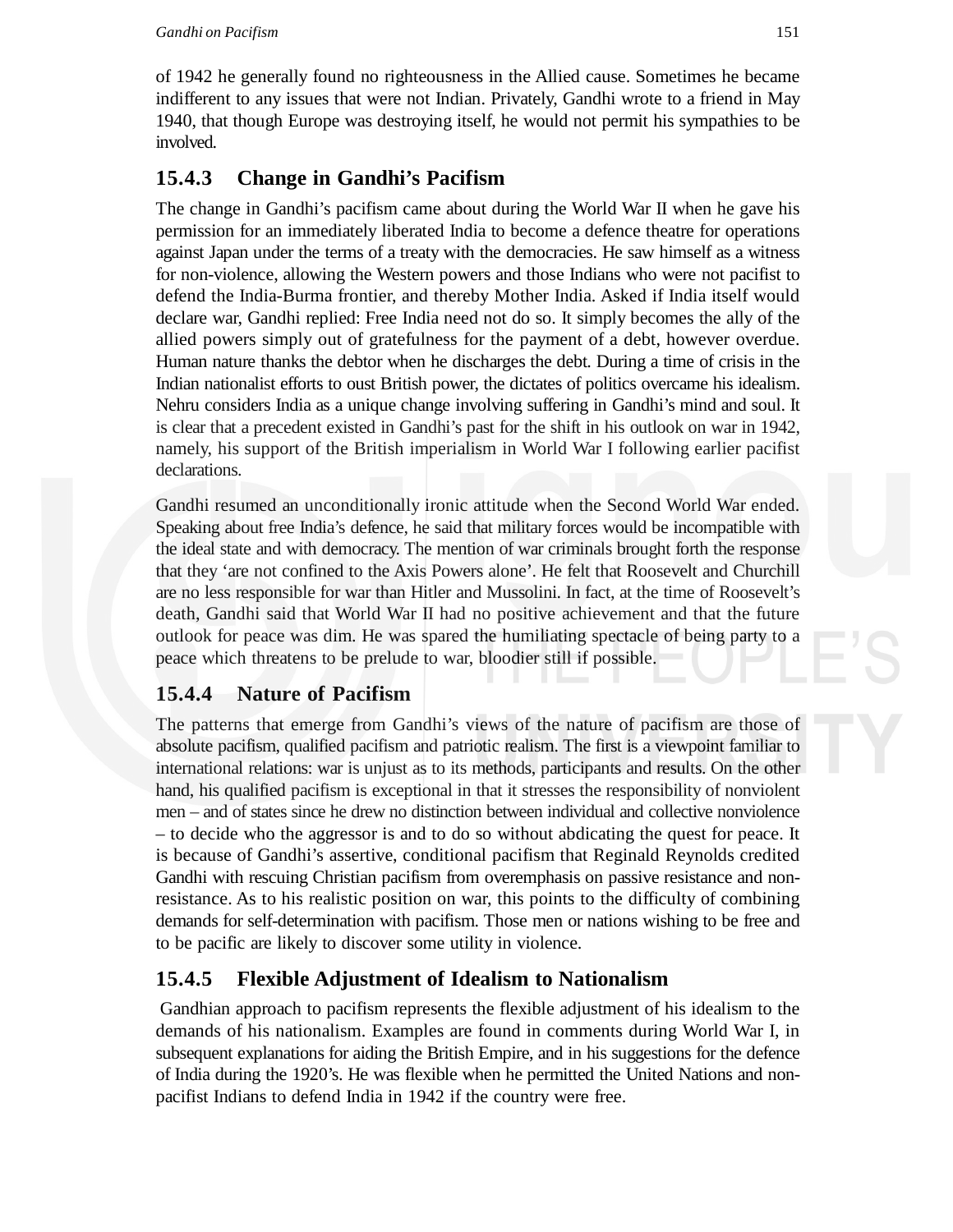### **15.5 GANDHI ON CONFLICT RESOLUTION**

Gandhi experimented with various means of resolving conflicts. Passive resistance, according to Gandhi, had to be supplemented by an active effort to understand and respect adversaries. In an atmosphere of respect, people could find peaceful, creative solutions. Gandhi influenced his followers to use their non-violent actions to attack the heart of their oppressors, and in turn they would receive the sympathy and respect that they so greatly deserved. Gandhi based much of his pacifist teachings on the Hindu traditions while using the religious text, the Bhagavad Gita. In this sacred text he found excerpts to support the pacifist views on avoiding violence.

Relativism can provide no reason to support pacifism. But there is a type of pacifism that is not absolute, known as contingent pacifism. While absolute pacifism admits no exceptions to the rejection of war and violence, contingent pacifism is usually understood as a principled rejection of a particular war.

#### **War: A Brutalising Method of Change**

Gandhi said that British Raj constitutes a struggle between the Modern Civilisation, which is the Kingdom of Satan, and the Ancient Civilisation, which is the Kingdom of God. The one is the God of War; the other is the God of Love. He spoke out against war as a degrading and brutalising method of change inferior to the way of suffering. He did so while maintaining that the peace is always superior to war. Gandhi countered British imperialism with civil disobedience. Though his struggle was pacific, he limited the application of his pacifism to free India's military defence, apparently because he momentarily expected his country's independence.

#### **Non-violence in the Event of an Invasion of India?**

Gandhi cautioned against excessive pacifist criticism of defending a free India by arms and urged non-pacifists to demonstrate their beliefs if independent India were attacked. He declared nonviolence to be a temporary ideal for securing Indian sovereignty and not pertinent in the event of an invasion of India. Despite pacifist sentiments, when the First World War broke out, Gandhi's stand changed and once again he supported Britain in war and found a potential good in armed victory. Gandhi added that fundamentally he had been and he still was a pacifist. For man to exist, however, involves some violence. A believer in ahimsa should always try to end a war.

#### **No Desire to Substitute British Rule with any other Foreign Rule**

A test of Gandhi's pacifism came during World War II when he was confronted with the question of whether he would approve a war of a national liberation by which Japanese military intervention would help to achieve Indian statehood. Nehru offered national Indian aid to the British war effort if India secured immediate independence. But Gandhi did not permit his aspiration for Indian freedom to lead him to condone violent interference from outside his country, since this would have given India a more severe rule than it had under the British Empire. He wrote: "I would not be guilty of inviting any power to invade India for the purpose of expelling the English. For one thing, it would be contrary to my creed of non-violence. I have too great respect for English bravery and arms to think that an invasion of India can be successful without a strong combination of different powers. In any case, I have no desire to substitute British rule with any other foreign rule. I want unadulterated home rule, however inferior in quality it may be".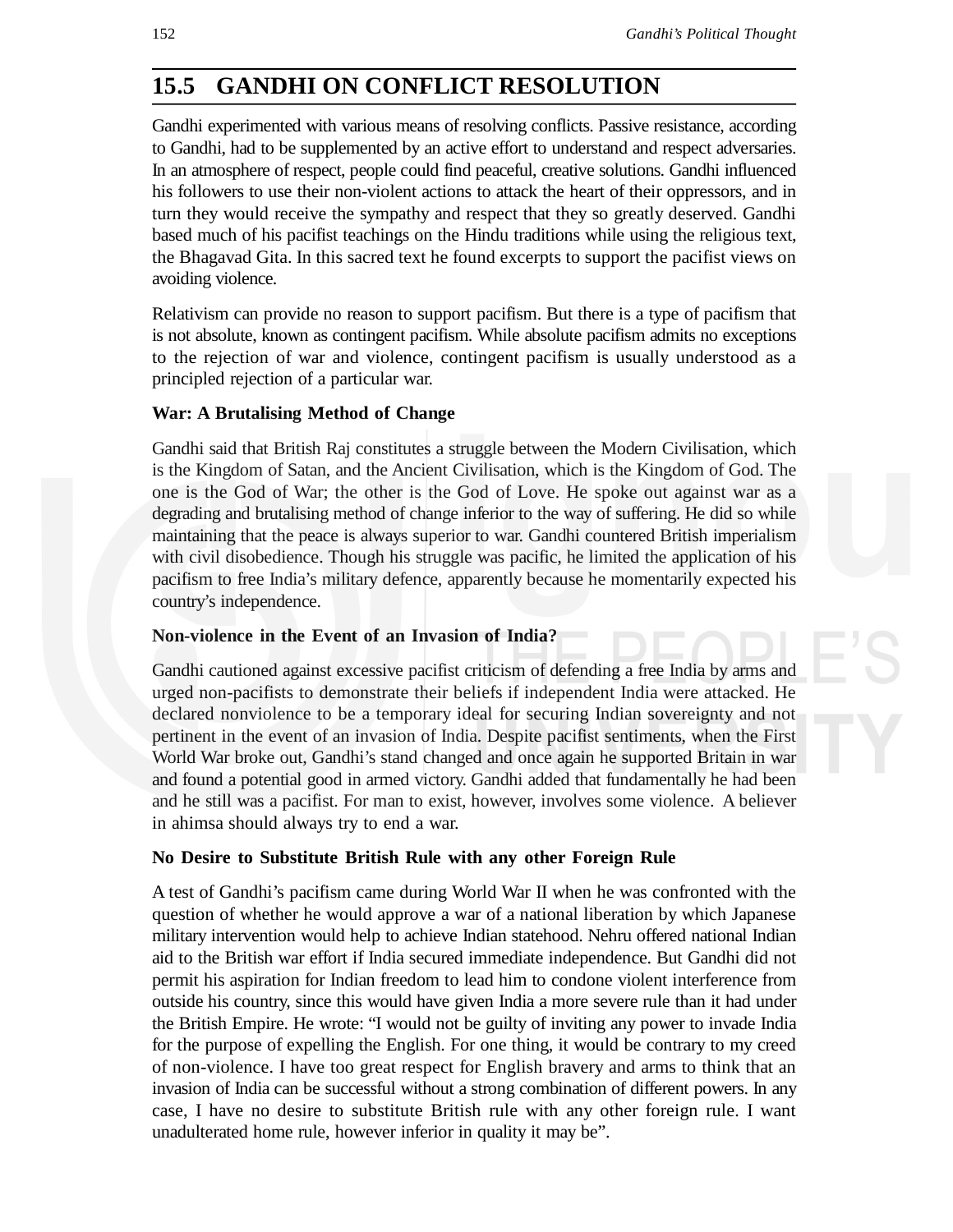#### **War: No Relation to Justice**

Atomic warfare gave Gandhi a fresh opportunity to claim that war has no relation to justice. 'So far as I can see', he wrote, 'the atomic bomb has deadened the finest feeling that has sustained mankind for ages'. There used to be the so-called laws of war which made it tolerable. War knows no law except that of might. The atom bomb brought an empty victory to the allied arms but it resulted for the time being in destroying the soul of Japan. What has happened to the soul of the destroying nation is yet too early to see. Forces of nature act in a mysterious manner.

### **Imperialism: Forceful Control of a Nation by Foreign State**

To Gandhi 'imperialism' meant the overseas control of non-Western areas and people by Western powers. He employed 'colonialism' as a substitute, and he seldom used the term 'imperialism' to describe the forceful control, east or west, of a nation by any foreign state. His thinking about imperialism for the most part of the British type, evolved from belief in its progressive character to criticism of its motives and rejection of its results.

#### **Arbitration: Method of Resolving Interstate Questions**

Of the many ways of pacific settlement, Gandhi singled out what he called 'arbitration' as his preferred method of resolving interstate questions, meaning any informal effort by a third party to immediate, conciliate or use good offices. In particular he appreciated the attempt of President Roosevelt, in April 1939, to settle differences between the West European democracies and Germany.

Within Gandhi's belief in the higher law of dharma, applicable to states as well as to men, there are ideas of justice and order comparable to those of the natural law tradition which does so much to encourage positive international law. Man's moral responsibility is Gandhi's avenue for enforcing the higher code in the world. He drew no distinction between interpersonal and interstate duty.

### **Federation of Friendly Interdependent States**

Gandhi believed that the world should be organised to maintain justice and peace and these appear in his ideas about world government. His views on this topic must be understood in connection with his efforts to grope beyond notions about the British Commonwealth and to envisage a larger association of states. For instance, Gandhi told a Congress party audience in December 1924, when he assumed the party chief's office: "The better mind of the world desires today not absolutely independent states warring one against another, but a federation of friendly interdependent states. I want to make no grand claim for our country. But, I see nothing grand or impossible about our expressing readiness for universal interdependence rather than independence. Gandhi's 'league' for 'fully independent' states suggests less cohesion and more attention to sovereign equality than the 'federation of friendly interdependent states' as suggested in his 1924 statement. In addition to equality, he made it clear he foresaw a universal membership in any new world organisation, and not limited to those states in the British Commonwealth or those who were victorious in World War II.

Gandhi endorsed inspirational resolutions of the Congress party which suggested a federal world state based on self-determination of all people and economic justice. Still he did not entirely agree with practical efforts by others to establish an immediate world organisation, but he offered to compromise on details if respect was shown to his ethic of non-violence.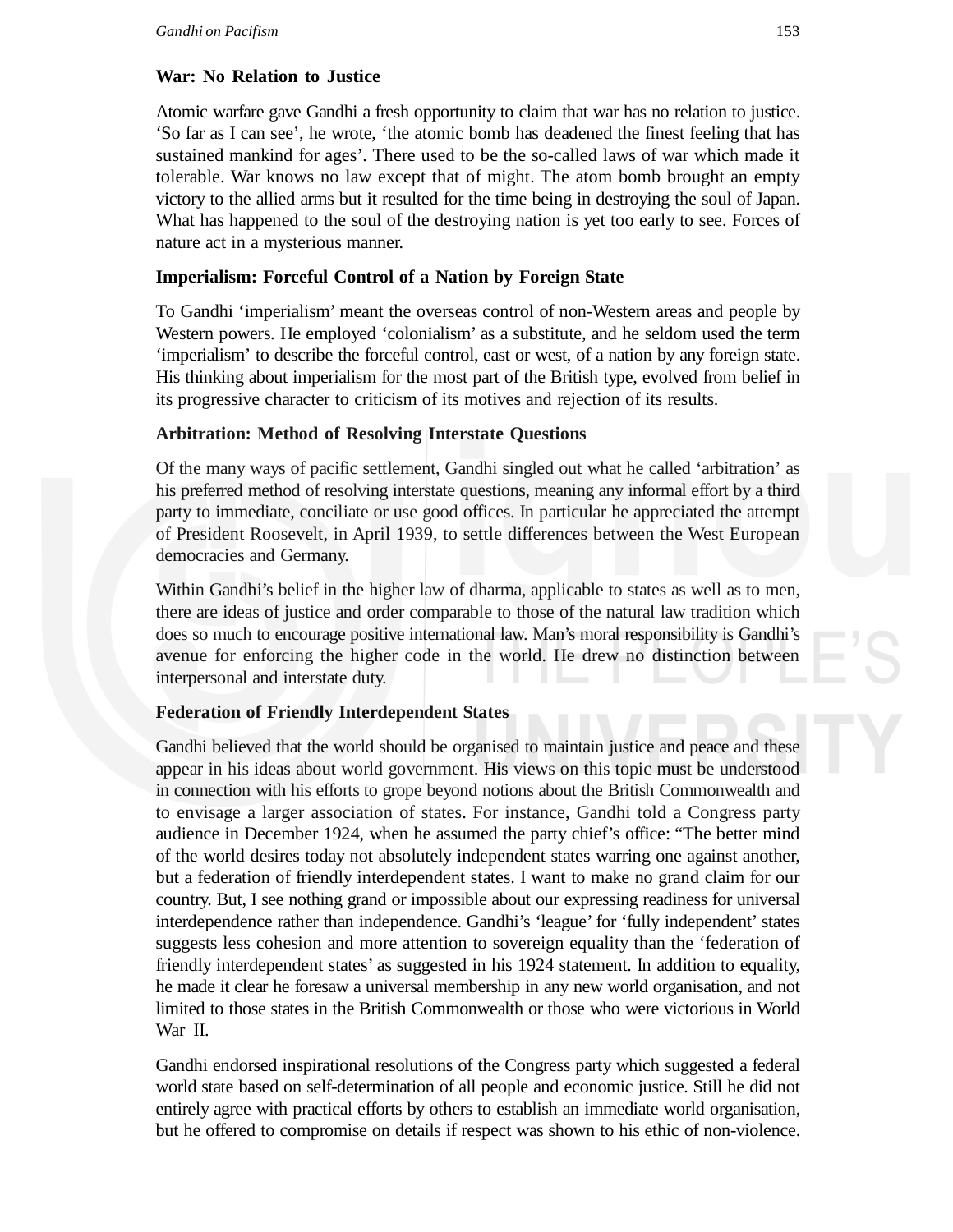#### **Atom Bomb is of No Effect before Truth and Non-Violence**

Gandhi's abhorrence of an atomic war intensified his faith in non-violence: 'There have been cataclysmic changes in the world. Do I still adhere to my faith of truth and nonviolence? Has not the atomic bomb exploded that faith? Not only has it not done so, but it has clearly demonstrated to me that the twins constitute the mightiest force in the world. Before it the atom bomb is of no effect. The two opposing forces are wholly different in kind, the one moral and spiritual, the other physical and material. The one is infinitely superior to the other which by its very nature has an end. The force of the spirit is ever progressive and endless. Its full expression makes it unconquerable in the world. In saying this I know that I have said nothing new. I merely bear witness to the fact'.

#### **Nuclear Discoveries created a 'Balance of Terror'**

Gandhi believed that nuclear discoveries had created a 'balance of terror' forestalling a third world war by fear of mutual destruction. He conceded that there might be a temporary revulsion to atomic war, but the world would return to violence when the feeling had passed. From Gandhi's viewpoint, states using nuclear weapons can never be 'just', and nothing of value results from an atomic war.

## **15.6 NONVIOLENT ACTION FOR DEFENSIVE, INTERSTATE STRUGGLE**

Gandhi believed that his technique of nonviolent, direct action can be employed for defensive, interstate struggle which customarily involves military violence. Illustrations of this belief are especially evident in the last decade of his life and show the confidence with which he would substitute for war a method he had developed and found effective in the colonial circumstances of India.

#### **Impartial World Police Force**

Gandhi's ideas do point toward the establishment of an impartial world police force, such as provided for under Article 43 of the United Nations Charter making available on a permanent, stand-by basis, armed units to member states for use by the Security Council to maintain international peace and security. For creating a United Nations army after the fact of aggression, as in the 1950 Korean and 1956 Suez crises, his ideas are very important.

### **15.7 SUMMARY**

Gandhi believed that ultimate peace is in a divine plan which has not been fully revealed to men as they have an obligation to apply what they know in order to establish temporal peace. In particular, he held that disarmament can and should be introduced by one or several states. He doubted that a great power would actually introduce universal disarmament, and he put his faith in India to show the way toward that goal. Still he hoped for some armed state, an apostolate of one, to be a witness for the truth of nonviolence and to dare to disarm itself, whatever the risks, and thereby to serve the world. As western pacifists have often done, he looked to small, neutral Switzerland to give up traditional defence methods.

Gandhi thought that the first condition of peace is trust in an active, interposing deity, which the West had failed to realise. Without this trust man would feel God's punishment. Gandhi